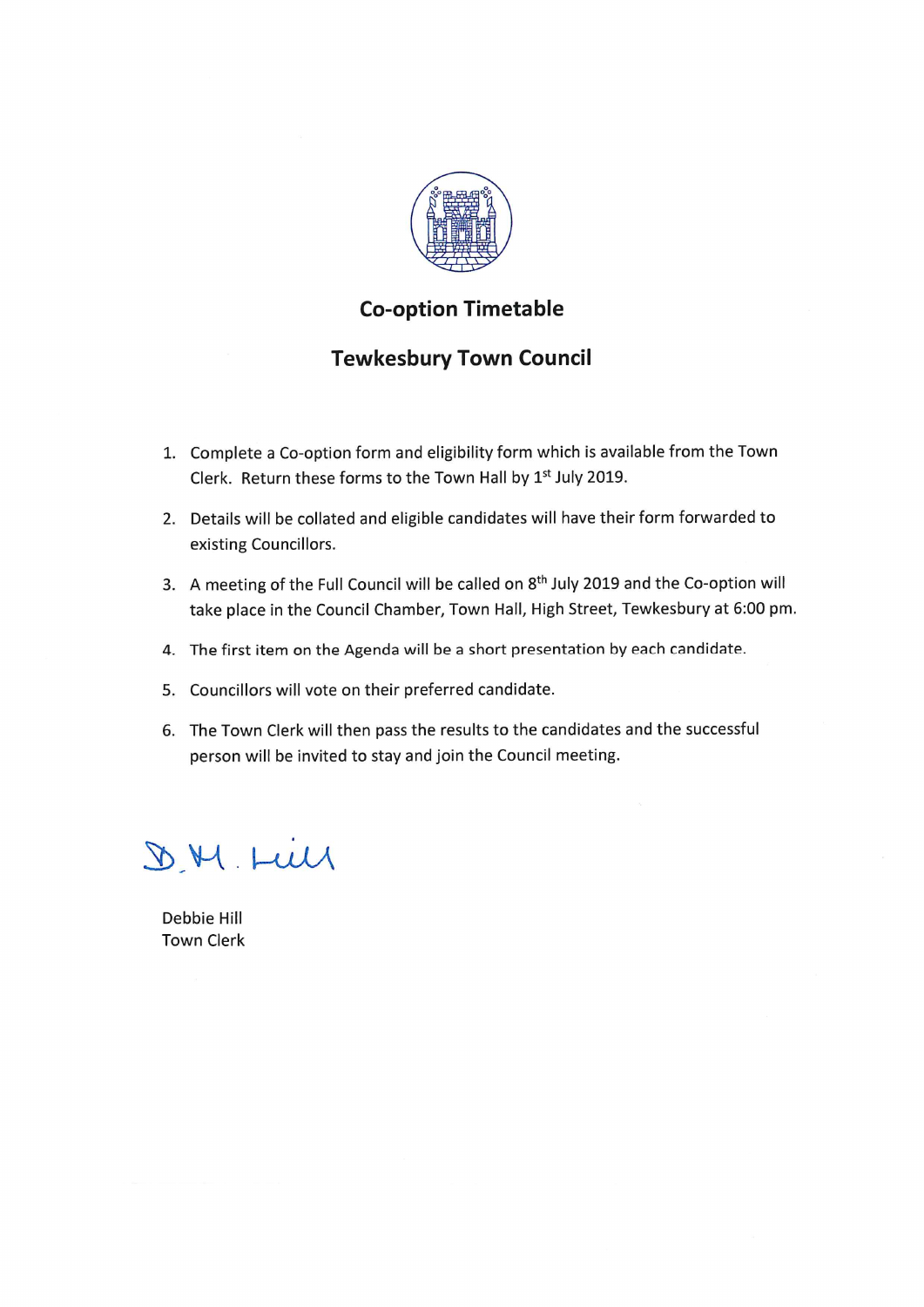## **Co-Option Application Form**

**Please detail any experience you have that may be relevant to the role of Town Councillor** (If necessary, please continue on a separate sheet of paper).

**…………………………………………………………………………………................................. …………………………………………………………………………………................................. …………………………………………………………………………………................................. …………………………………………………………………………………................................. ………………………………………………………………………………….................................**

**Please detail reasons as to why you would like to become a Councillor and what you think you can contribute to the community whilst serving on the Council.** (If necessary, please continue on a separate sheet of paper).

**Signed ……………………………………………….. Date ……………………………………..**

**Please return your completed form and the Co-Option Eligibility form to:**

**Town Clerk, Town Hall, High Street, Tewkesbury, GL20 5AL or email [townclerk@tewkesburytowncouncil.gov.uk](mailto:townclerk@tewkesburytowncouncil.gov.uk)**